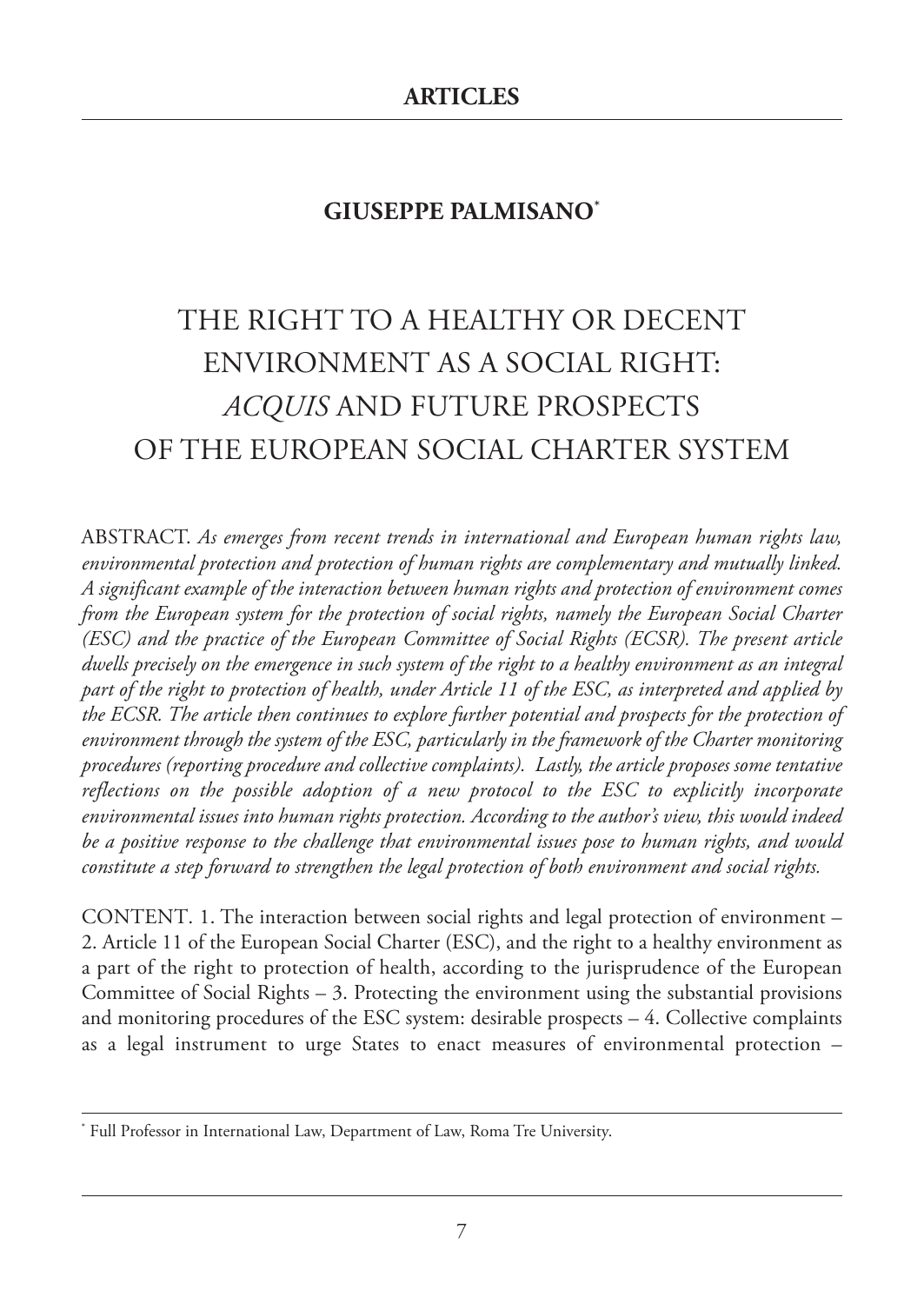5. incorporating environmental issues into human rights protection by means of an additional Protocol to the ESC – 6. The ESC, and not the European Convention of Human Rights, as the most appropriate European normative framework to protect the human right to a sustainable environment – 7. possible structure and contents of new environmental provisions to be incorporated into the ESC system

#### *1. The interaction between social rights and legal protection of environment*

although at the international legal level the areas of environmental protection, on the one hand, and protection of human rights (and particularly social rights), on the other hand, originated and developed separately, their interdependence and interaction has become more and more evident through the decades.

a pivotal role in such relationship is clearly the link between human dignity and the existence of a decent environment. As the first Principle of the 1972 Stockholm Declaration puts it, "[m]an has the fundamental right to freedom, equality and adequate conditions of life, in an environment of a quality that permits a life of dignity and wellbeing, and he bears a solemn responsibility to protect and improve the environment for present and future generations».<sup>1</sup> Similarly, in its 1997 Gabčíkovo-Nagymaros judgment, the International Court of Justice (ICJ) recognised that «the environment is not an abstraction but represents the living space, the quality of life and the very health of human beings, including generations unborn."2

Based on these considerations, it is relatively simple to understand that – from a social rights perspective, that is from a "human rights in everyday life" perspective – environmental protection and protection of social rights are indeed complementary, and closely – mutually – linked.

Complementarity and mutual relationship emerge clearly when considering, first, that the deterioration of the environment has an undeniable impact on the

<sup>&</sup>lt;sup>1</sup> See Principle 1 of the Declaration of the United Nations Conference on the Human Environment (or Stockholm Declaration), 16 June 1972.

<sup>&</sup>lt;sup>2</sup> ICJ, Case concerning the Gabčíkovo-Nagymaros Project, Judgment of 25 September 1997, § 53 and § 112 where the iCJ refers to its advisory opinion on the *Legality of the Threat or Use of Nuclear Weapons*, iCJ Reports 1996, pp. 241-242, § 29.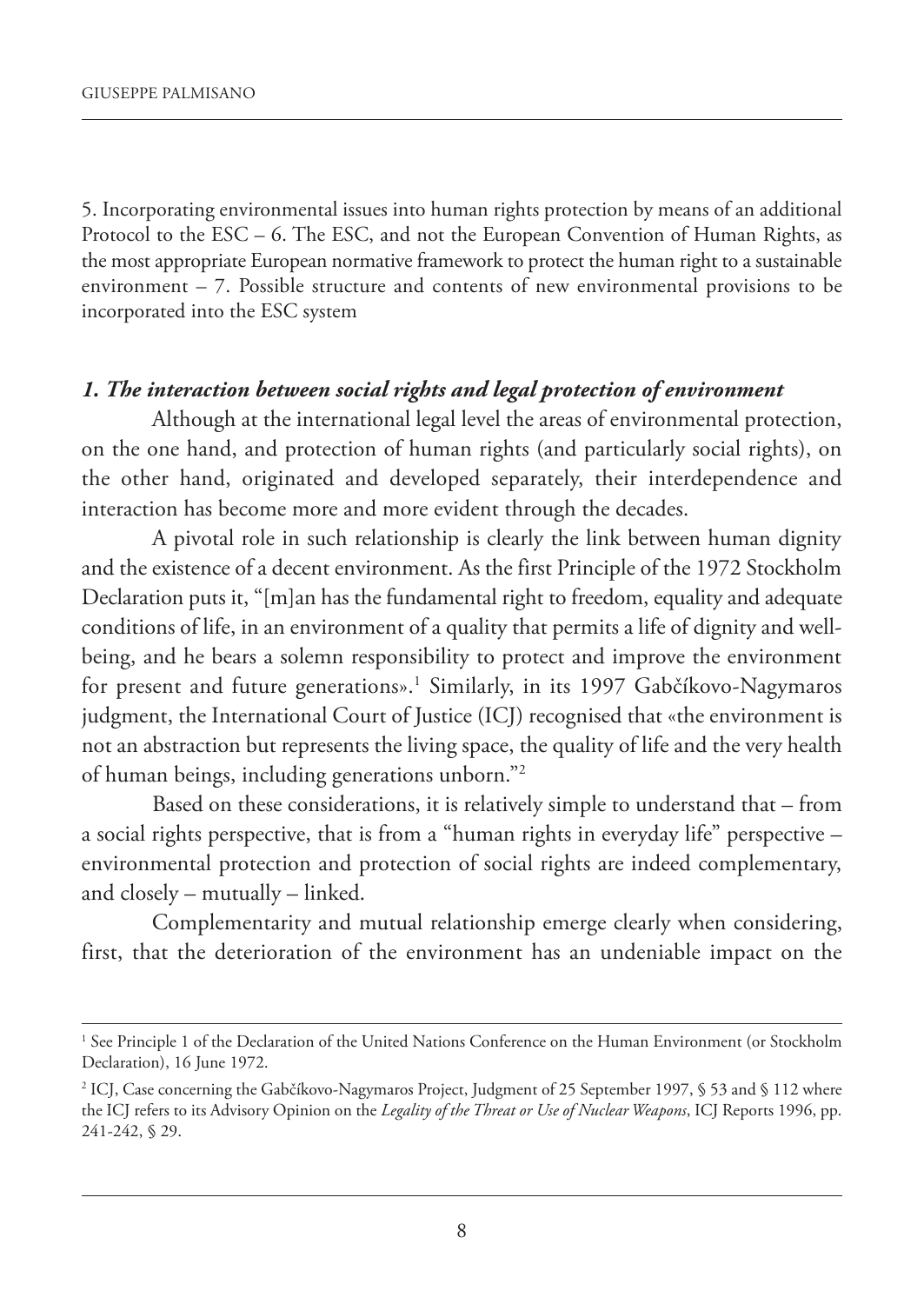enjoyment of many social rights, such as – for example – the right to health and the right to safe and healthy working conditions, or the right to adequate housing, the right to work, and the right to protection against poverty and social exclusion. Neglecting environmental issues therefore means that States do not comply with their obligation to fulfil such rights; and not taking measures to avoid or reduce deterioration of the environment may even amount, in itself, to infringing in some cases specific social rights. Second, and in a reciprocal way, adequately respecting many social rights obligations may indeed contribute to improving environmental protection by states.

### *2. Article 11 of the European Social Charter (ESC), and the right to a healthy environment as a part of the right to protection of health, according to the jurisprudence of the European Committee of Social Rights*

In spite of the importance of environmental protection for the object and purpose of a human rights treaty covering the area of social and economic rights, the European Social Charter, unfortunately, does not contain - not even in its "revised" version of 1996 – any provisions expressly referring to environmental issues or any specific provision on the right to a healthy or decent environment.<sup>3</sup>

<sup>&</sup>lt;sup>3</sup> The European Social Charter (ESC) is a legally binding treaty for the protection of social rights, which is embedded in the institutional framework of the Council of Europe. It has been signed in Turin in 1961, but it has progressively changed by virtue of a process of institutional reform started in the late Eighties and continued during the Nineties of the last century. This process took the form of three protocols, adopted in 1988, 1991 and 1995, and the Revised Social Charter, in 1996. In 1988 the first additional Protocol added new rights. In 1991, the Amending Protocol was adopted, improving the supervisory mechanism; and in 1995 another additional protocol, providing for a system of collective complaints, was adopted. The culmination of this reform process came in 1996 with the adoption of the Revised Charter, which added a number of new rights, while at the same time incorporating the basic content of the 1961 Charter and its Protocols. To date, 43 out of the 47 member States of the Council of Europe have ratified either the 1961 Charter or the Revised Charter.

on the european social Charter, see *inter alia*: Jean-François akandji-Kombé and stéphane leclerc (eds.), *La Charte Sociale Européenne* (Bruylant 2001); David John Harris and John Darcy, *The European Social Charter* (2nd edition, Hotei publishing 2001); andrzej marian Šwiątkowski, *The Charter of Social Rights of the Council of Europe* (Kluwer law international 2007); olivier De schutter (ed.), *The European Social Charter: a Social Constitution for Europe* (Bruylant 2010); matti mikkola, *Social Human Rights of Europe* (Karelactio 2010), oliver Dörr, 'european social Charter', in Stefanie Schmahl and Marten Breuer (eds), *The Council of Europe: Its Laws and Policies* (OUP 2017), pp. 507-541. The official documentation of the esC, as well as the documents of the eCsR (Conclusions, Decisions of Collective Complaints and more) are available on the Council of europe's website for the social Charter: available at <https://www.coe.int/en/web/european-social-charter>.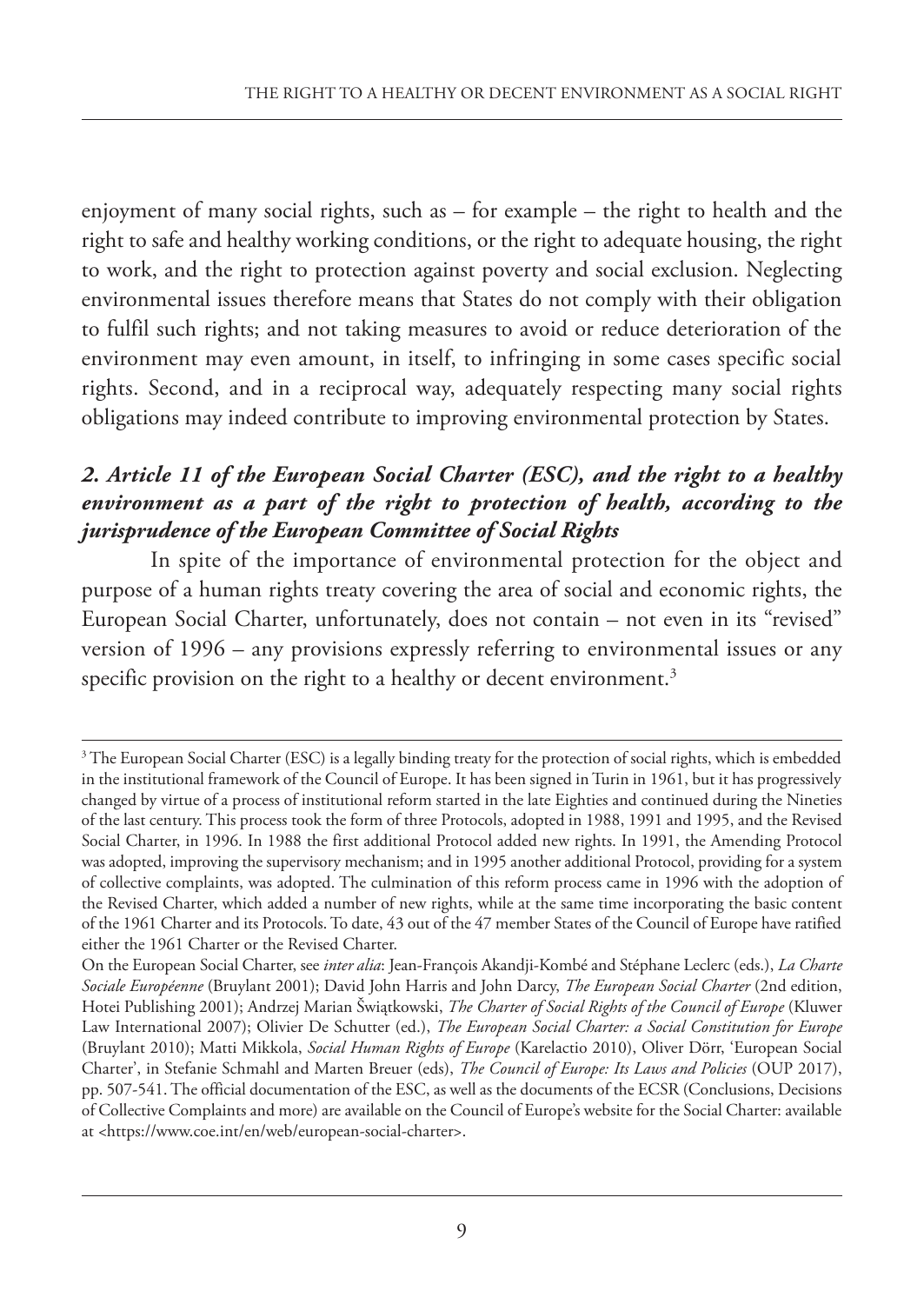However, the European Committee of Social Rights (ECSR) in its activity of monitoring and interpreting the European Social Charter has been nonetheless able to make an important contribution to clarifying and putting into practice the complementarity and mutual relationship between environmental protection and social rights, to the benefit of both social rights and environmental protection.

This has been possible, in particular, with regard to the application and interpretation of the right to protection of health, which is enshrined in Article 11 of the European Social Charter.<sup>4</sup>

In fact, under Article 11 of the Charter, States are obliged to take appropriate measures to remove as far as possible the causes of ill health, and to prevent epidemic, endemic and other diseases.<sup>5</sup> This means that health systems must respond appropriately to avoidable health risks, i.e. risks that can be controlled by human action.<sup>6</sup>

since the beginning of this Century, the eCsR has repeatedly pointed out that avoidable risks include those which result from environmental threats, and that the right to protection of health does therefore include the right to a healthy environment.<sup>7</sup> Following such an approach, the Committee has clarified that measures should be designed to remove the causes of ill health resulting from environmental threats such as pollution.<sup>8</sup>

For example, the ECSR found a violation of State's obligations with respect to the right to protection of health under the Charter in a situation where the State had

<sup>&</sup>lt;sup>4</sup> See ECSR, Conclusions XXI-2 (2017) and Conclusions 2017 on Article 11.

<sup>&</sup>lt;sup>5</sup> According to Article 11 of the Charter: "With a view to ensuring the effective exercise of the right to protection of health, the parties undertake, either directly or in co-operation with public or private organisations, to take appropriate measures designed inter alia: 1. to remove as far as possible the causes of ill-health; 2. to provide advisory and educational facilities for the promotion of health and the encouragement of individual responsibility in matters of health; 3. to prevent as far as possible epidemic, endemic and other diseases, as well as accidents." On the right to protection of health under article 11 of the esC, see G. palmisano, "il diritto alla protezione della salute nella Carta sociale europea," in L. Pineschi (ed.), *La tutela della salute nel diritto internazionale ed europeo tra interessi globali e interessi particolari integrata* (XXi Convegno siDi - 2016), napoli, editoriale scientifica, 2017, pp. 189-204.

<sup>6</sup> Conclusions Xv-2 (2001), Denmark.

<sup>7</sup> marangopoulos Foundation for Human Rights (mFHR) v. Greece, Complaint no. 30/2005, decision on the merits of 6 December 2006, §§ 194-196.

<sup>8</sup> Conclusions Xv-2 (2001), poland, article 11§1; and marangopoulos Foundation for Human Rights (mFHR) v. Greece, Complaint No. 30/2005, decision on the merits of 6 December 2006, § 202.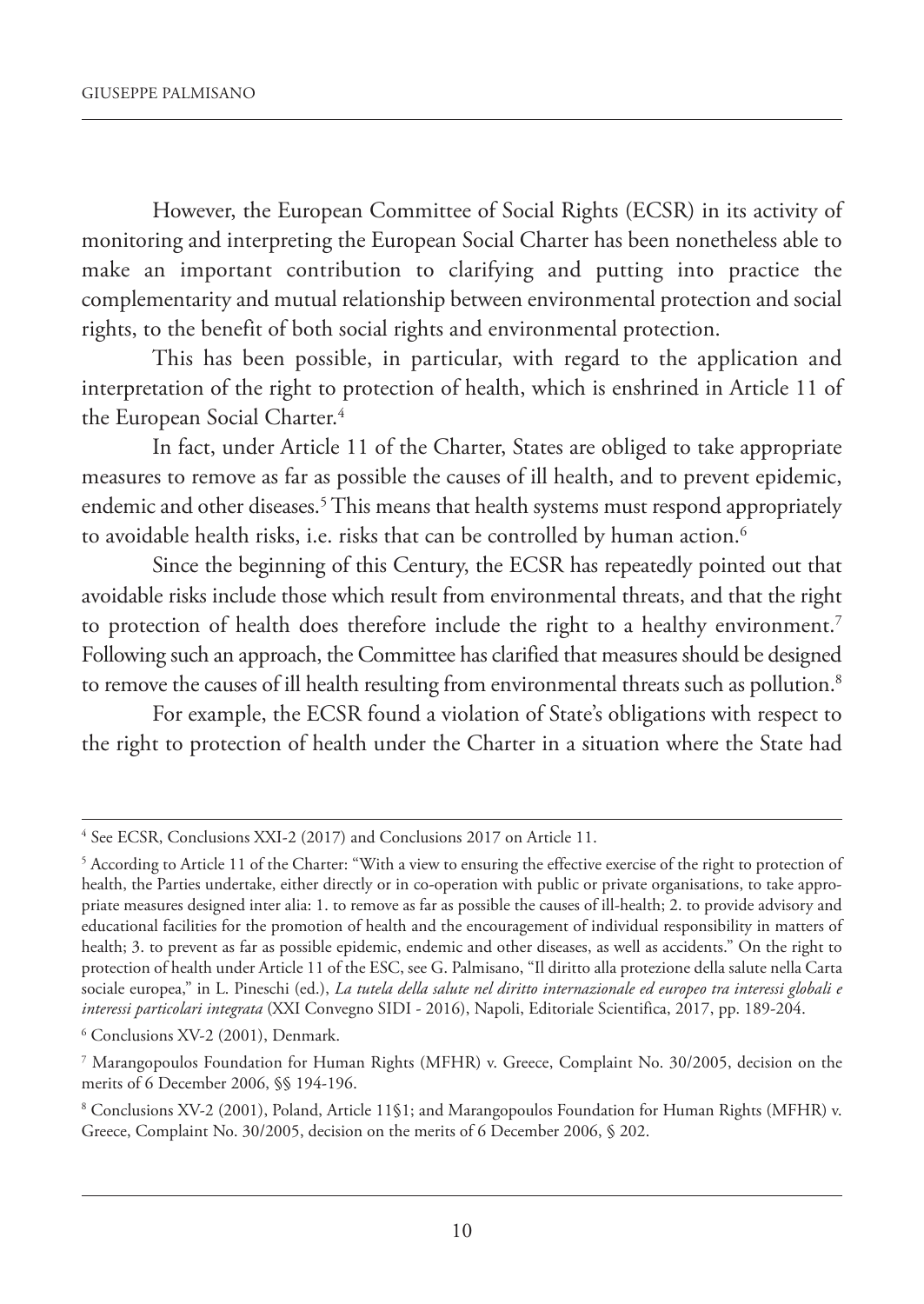not managed "to strike a reasonable balance between the interests of persons living in the lignite mining areas and the general interest,"9 or when the authorities had failed to take appropriate measures to remove, as much as possible, the causes of ill-health and to prevent, as far as possible, diseases in view of pollution of a river due to discharge of industrial waste.<sup>10</sup> Other cases concerned the failure of the authorities to take appropriate measures to address the environmental hazards and unhealthy living conditions faced by Roma communities,<sup>11</sup> or the lack of protective measures to guarantee clean water in Romani neighbourhoods, as well as inadequacy of measures to ensure public health standards in housing in such neighbourhoods.<sup>12</sup>

Further, according to the Committee's conclusions concerning Article 11, States are under an obligation to protect their population against nuclear hazards and against the consequences of nuclear accidents<sup>13</sup> as well as against health risks related to asbestos.<sup>14</sup> And a situation where availability of drinking water represents a problem for a significant proportion of the population is considered to be in breach of Article 11 of the Charter.<sup>15</sup>

As regards States' obligations related to tackling pollution or the protection of the environment more generally, which are clearly obligations of progressive realisation, the Committee also clarified that States must strive to attain this objective within a reasonable time, by showing measurable progress and making best possible use of the resources at their disposal.<sup>16</sup> More specifically, according to the ECSR, in order to

<sup>&</sup>lt;sup>9</sup> Marangopoulos Foundation for Human Rights (MFHR) v. Greece, Complaint No. 30/2005, decision on the merits of 6 December 2006, § 221.

<sup>&</sup>lt;sup>10</sup> International Federation of Human Rights Leagues (FIDH) v. Greece, Complaint No. 72/2011, decision on the merits of 23 January 2013, §§ 153-154 and §§ 159-160.

<sup>&</sup>lt;sup>11</sup> European Roma Rights Center (ERRC) v. Bulgaria, Complaint No. 46/2007, decision on the merits of 3 December 2008, §§ 49-51, violation of article 11.

<sup>&</sup>lt;sup>12</sup> European Roma and Travellers Forum (ERTF) v. Czech Republic, Complaint No. 104/2014, decision on the merits of 17 May 2016, §§ 124 and 127, violation of Article 11 and 16.

<sup>&</sup>lt;sup>13</sup> Conclusions XV-2 (2001), France.

<sup>&</sup>lt;sup>14</sup> Conclusions XVII-2 (2005), Portugal; Conclusions XVII (2005), Latvia.

<sup>&</sup>lt;sup>15</sup> Conclusions 2017, Georgia, Article 11 § 3: "The Committee concludes that the situation in Georgia is not in conformity with article 11 § 3 of the Charter on the ground that the measures taken to ensure access to safe drinking water in rural areas have been insufficient."

<sup>&</sup>lt;sup>16</sup> Marangopoulos Foundation for Human Rights (MFHR) v. Greece, Complaint No. 30/2005, decision on the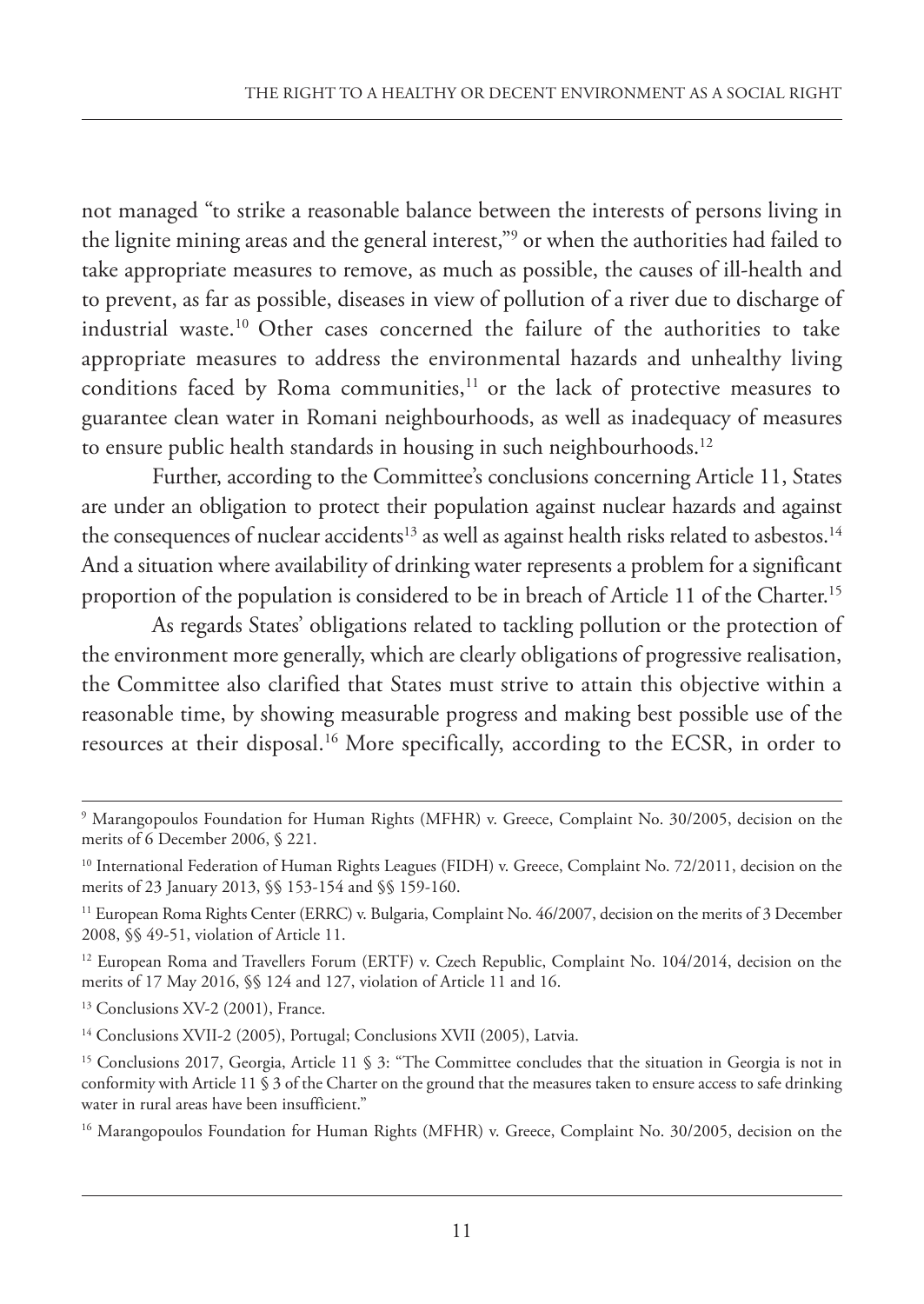combat air pollution States are required to implement an appropriate strategy which should include the following measures: develop and regularly update sufficiently comprehensive environmental legislation and regulations;17 take specific steps to prevent air pollution at local level, such as modifying equipment, introducing threshold values for emissions and measuring air quality,<sup>18</sup> and, on a global scale, help or contribute to efforts towards reducing pollution;<sup>19</sup> ensure that environmental standards and rules are properly applied through appropriate supervisory machinery;20 inform and educate the public, including pupils and students at school, about both general and local environmental problems.<sup>21</sup>

The European Committee of Social Rights has also stressed that when a preliminary scientific evaluation indicates that there are reasonable grounds for concern regarding potentially dangerous effects on human health, the State must take precautionary measures consistent with the high level of protection provided for in Article 11 aimed at preventing those potentially dangerous effects.<sup>22</sup> In doing so, the eCsR has applied, in the social rights field, one of the most typical principles of environmental protection, namely the precautionary principle.

#### *3. Protecting the environment using the substantial provisions and monitoring procedures of the ESC system: desirable prospects*

In light of the above, it is clear that something positive has indeed been done by the European Committee of Social Rights with a view to reinforcing environmental protection through the protection of social rights, and vice versa. And it is worth noting that recently the Committee has explicitly expressed its awareness of the fact that issues

merits of 6 December 2006, § 204.

<sup>&</sup>lt;sup>17</sup> Conclusions XV-2 (2001), Addendum, Slovak Republic.

<sup>&</sup>lt;sup>18</sup> Conclusions 2005, Republic of Moldova, Article 11 § 3.

<sup>&</sup>lt;sup>19</sup> Conclusions XV-2 (2001), Italy, Article 11 § 3.

<sup>&</sup>lt;sup>20</sup> Marangopoulos Foundation for Human Rights (MFHR) v. Greece, Complaint No. 30/2005, decision on the merits of 6 December 2006, §§ 203, 209, 210 and 215.

<sup>&</sup>lt;sup>21</sup> Conclusions 2005, Republic of Moldova, Article 11 § 2.

<sup>&</sup>lt;sup>22</sup> International Federation of Human Rights Leagues (FIDH) v. Greece, Complaint No. 72/2011, decision on the merits of 23 January 2013, §§ 150-152.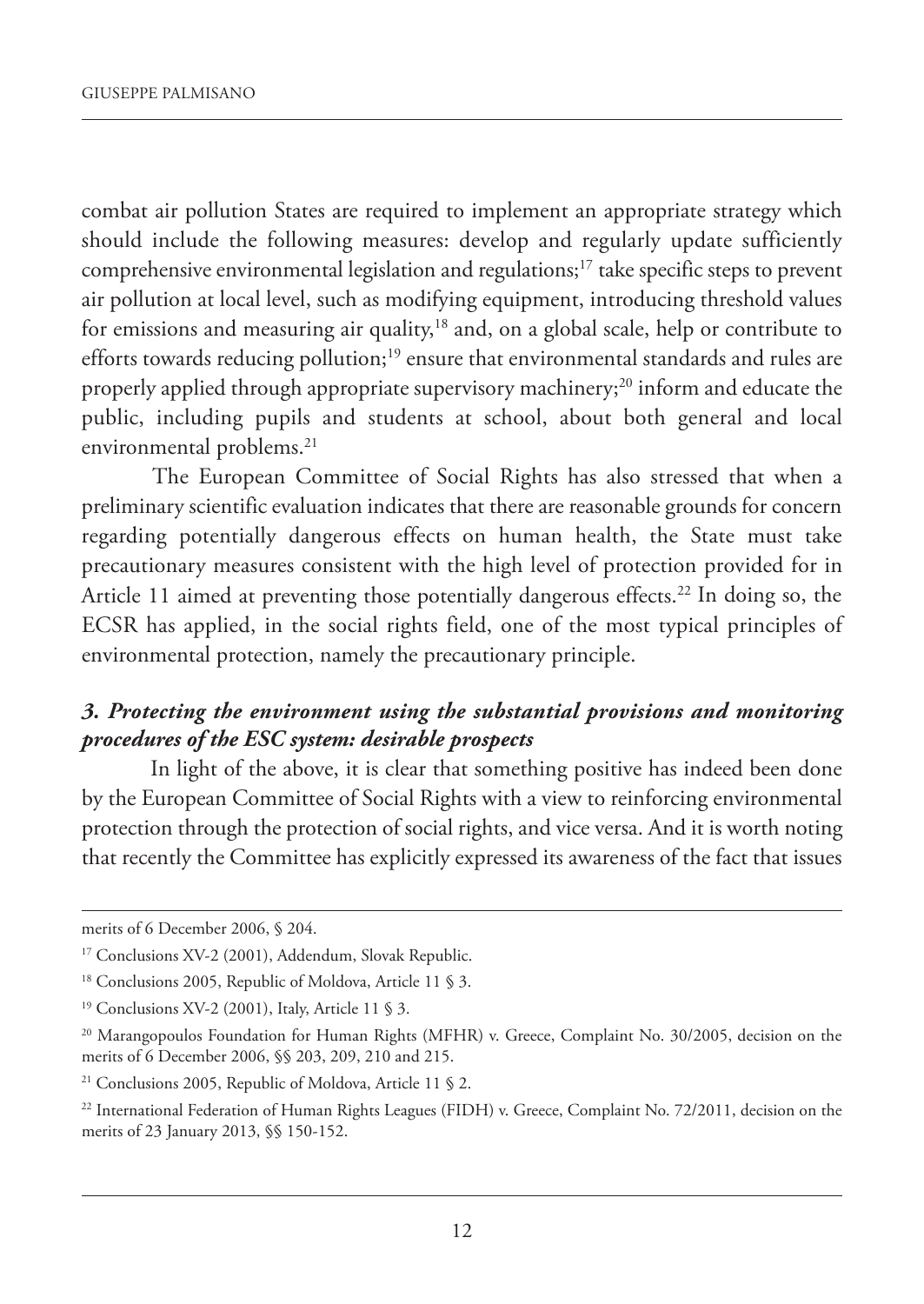such as the creation and protection of a healthy environment are central to the Charter's system of guarantees.<sup>23</sup>

But, of course, much could still be done by the ECSR in this direction, especially when considering the increasingly worrying environmental situation.

In fact, as our natural habitat is depleted and climate change advances as a result of poor governance, neglect and inaction, many other human rights protected by the European Social Charter will be – and already are – inevitably affected: the right to work and to earn a decent living (Article 1 of the Charter), the right to safe and healthy working conditions (Article 3), the rights of children and women, the protection of the family and older persons (Articles 7, 8, 16, 17, 23 of the Charter). The right to housing may also be compromised: we are already witnessing the dramatic consequences of natural disasters partly caused by climate change on the right to adequate housing, which is protected by Article 31 of the Charter.

And the same can happen in respect of the right to protection against poverty and social exclusion (Article 30 of the Charter). Climate change and deterioration of the environment can be expected to have alarming effects on the labour markets and on employment levels. Global warming related to migration and "climate refugees" will raise a host of additional social rights issues in pace with accelerated demographic change. Many experts and authorities, including Philip Alston, the former UN Special Rapporteur on extreme poverty and human rights, forecasted that climate change would drive, in the best-case scenario, tens of millions of people into poverty.<sup>24</sup>

against this worrying background, further exploring and developing the potential for better protection of environment through the mechanism of the European social Charter is really necessary and urgent, particularly in the framework of the Charter monitoring procedures.

In this regard, the reporting system under the Charter is very important and must be firstly taken into consideration. This system is currently evolving from a general

<sup>&</sup>lt;sup>23</sup> ATTAC ry, Globaali sosiaalityö ry and Maan ystävät ry v. Finland, decision on admissibility and on immediate measures, Complaint No. 163/2018, 22 January 2019, para. 12.

<sup>&</sup>lt;sup>24</sup> Report of former UN Special Rapporteur on extreme poverty and human rights, Philip Alston, 'Climate change and poverty', 17 July 2019, a/HRC/41/39.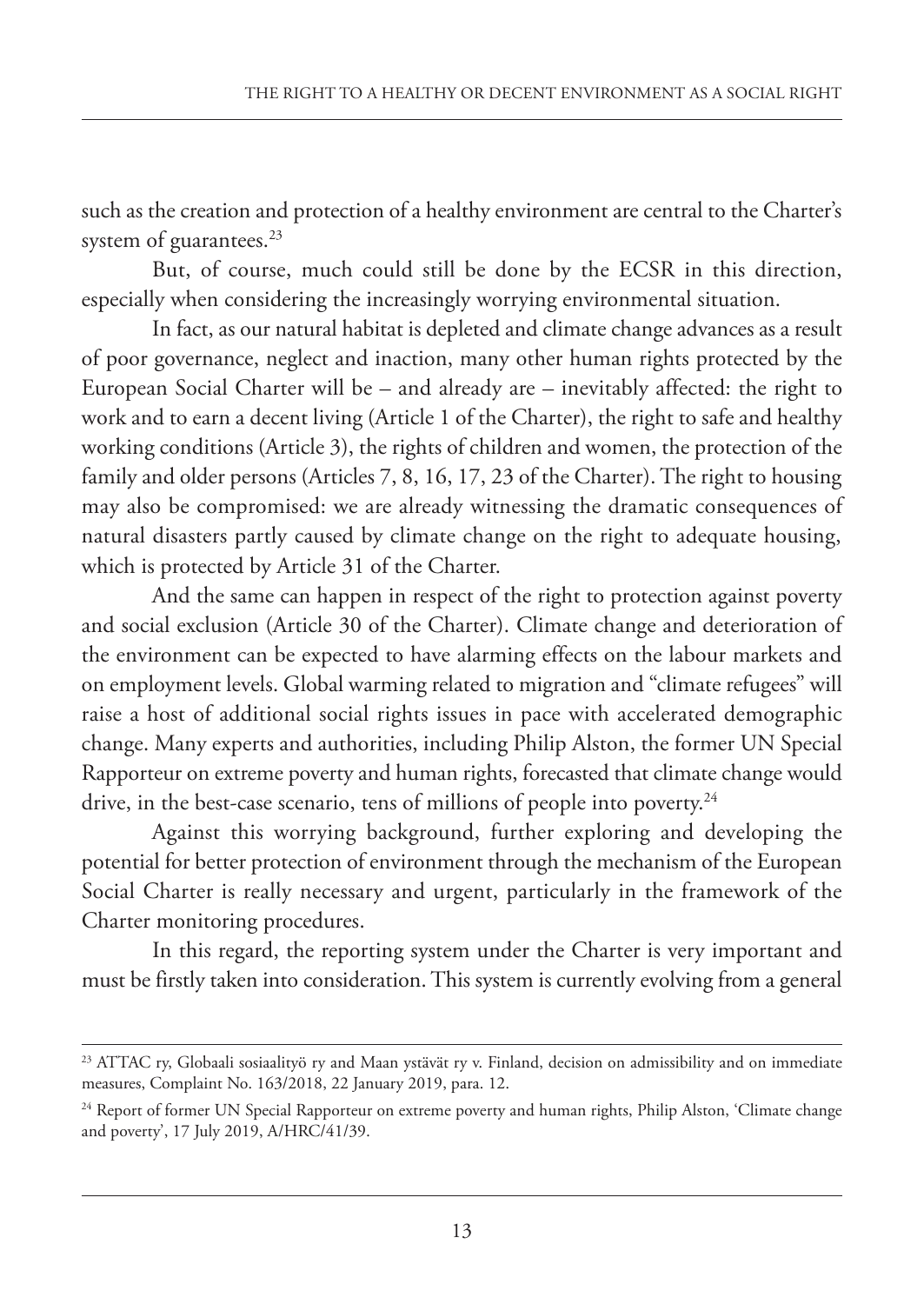and rather formal reporting by states on each Charter provision (that they have respectively accepted) to a targeted and strategic choice of issues that States are called upon to report on, and that the European Committee of Social Rights will examine. such a positive swift represents indeed an opportunity to include issues related to the environment and social rights in the procedure.<sup>25</sup>

This has indeed already started happening with regard to Article 11 of the Charter (the right to protection of health). in fact, within the framework of the Questions to States concerning Article 11, the ECSR proceeds now from the assumption that "insalubrious work or living environments also affect health adversely as does air, water or other forms of environmental pollution, including proximity to active or decommissioned (but not properly isolated or decontaminated) industrial sites with contaminant or toxic emissions, leakages or outflows, including slow releases or transfers to the neighbouring environment." Based on such assumption, the Committee consequently asks the States parties to "provide information on measures taken to prevent exposure to air, water or other forms of environmental pollution, including proximity to active or decommissioned (but not properly isolated or decontaminated) industrial sites with contaminant or toxic emissions, leakages or outflows, including slow releases or transfers to the neighbouring environment, nuclear sites, mines, as well as measures taken to address health problems of the populations affected;" and to "provide also information about measures taken to inform the public, including pupils and students, about general and local environmental problems."26

In the nearest future, something similar could  $-$  and hopefully will  $-$  be done, *mutatis mutandis*, with regard to other environmental issues (like, for example, reduction of  $CO<sub>2</sub>$  emissions, green energy production, the production, use and disposal of plastics, deforestation, global warming and climate change) and the impact of mismanagement

<sup>&</sup>lt;sup>25</sup> See, for example, the specific and targeted questions transmitted to the States Parties to the Charter relating to the provisions belonging to the thematic group 2 on health, social security and social protection under the reporting procedure (in view of Conclusions 2021), available at: <https://rm.coe.int/questions-to-states-parties-of-the-rescconclusions-2021/16809f05c1>.

<sup>&</sup>lt;sup>26</sup> See, for example, the targeted questions on Article 11 (the right to protection of health) transmitted to the States parties to the Charter in view of Conclusions 2021, pp. 4-8, available at: <https://rm.coe.int/questions-to-statesparties-of-the-resc-conclusions-2021/16809f05c1>.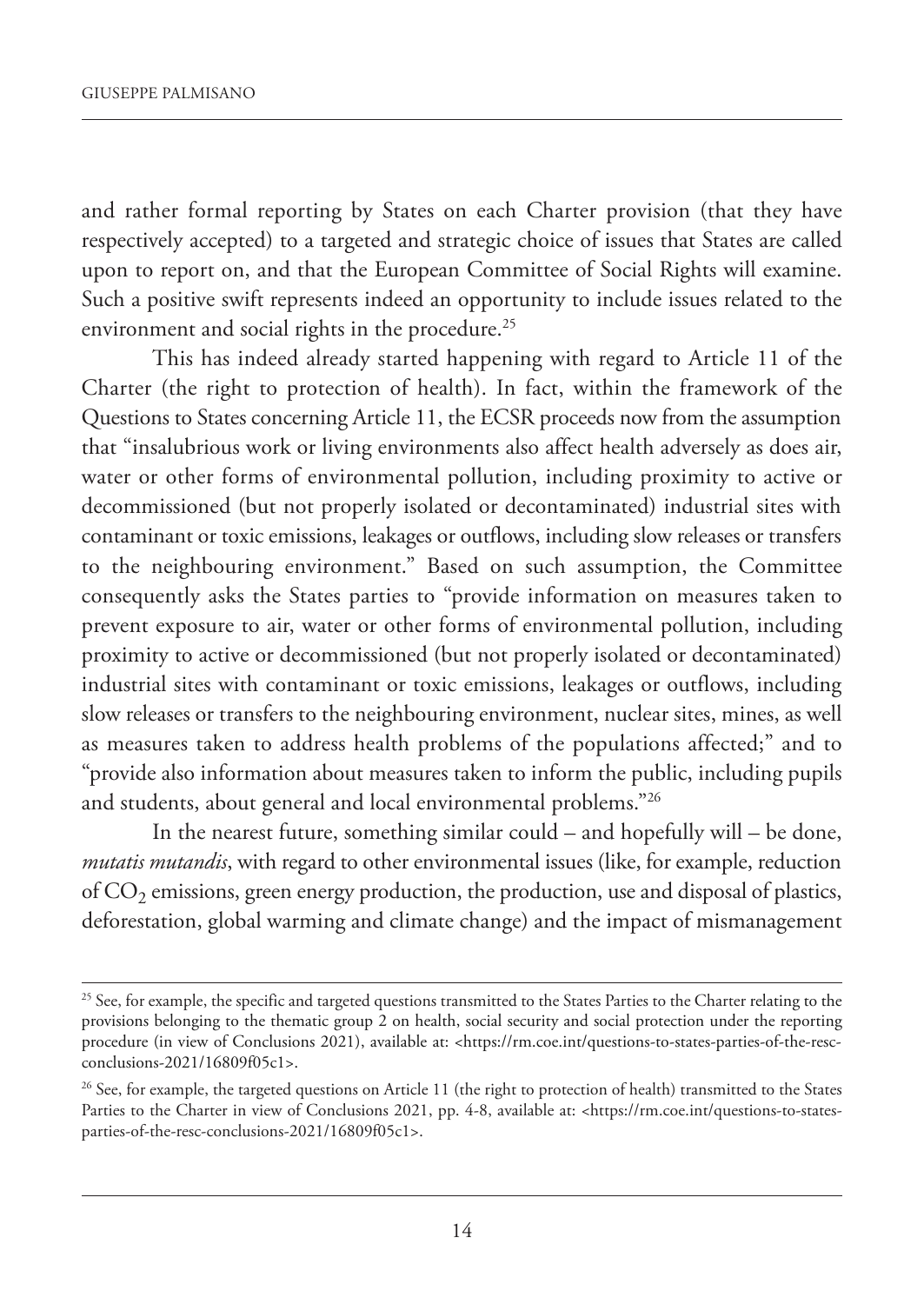of such issues on a number of social rights: not only the right to protection of health, under Article 11, but also – for example, and obviously in different ways – the right to safe and healthy working conditions (Article 3), the right of children and young persons to protection (Article 7, in particular paragraphs 2 and 10, as well as Article 17), the right to housing (Article 31, in particular paragraphs 1 and 2), and the right to protection against poverty and social exclusion (Article 30).

In addition, considering that deterioration of the environment (due also to the mismanagement by states of the abovementioned issues) can undeniably pose significant risks to a number of rights set out under the Charter, the ECSR could strengthen its approach to a targeted and strategic choice of issues that States are called upon to report on, by adopting one or more "statements of interpretation" specifically dedicated to some of the environmental issues mentioned before. The pattern for this could usefully be, *mutatis mutandis*, the "Statement of interpretation on the right to protection of health in times of pandemic" that the Committee timely and appropriately adopted on 21 April 2020.<sup>27</sup>

### *4. Collective complaints as a legal instrument to urge States to enact measures of environmental protection*

Clarifying and developing the complementarity and mutual relationship between environmental protection and social rights, by way of "statements of interpretation" and targeted questions to states concerning a number of Charter provisions, would also lead to positive developments with regard to the other monitoring arrangement under the Charter system, namely the collective complaints procedure, a mechanism that allows social partners – trade unions and employers organisations – as well as civil society organisations to directly apply to the European Committee of Social Rights for rulings on possible violations of the Charter in the country concerned.28

To date, only two complaints have been lodged with the Committee regarding the right to a healthy environment under Article 11 of the Charter, both concerning

<sup>&</sup>lt;sup>27</sup> See "Statement of interpretation on the right to protection of health in times of pandemic" adopted by the ECSR on 21 of april 2020, available at: <https://rm.coe.int/statement-of-interpretation-on-the-right-to-protection-ofhealth-in-ti/16809e3640>.

<sup>28</sup> For more details on the collective complaints procedure, see information available at: <https://www.coe.int/ en/web/european-social-charter/collective-complaints-procedure>.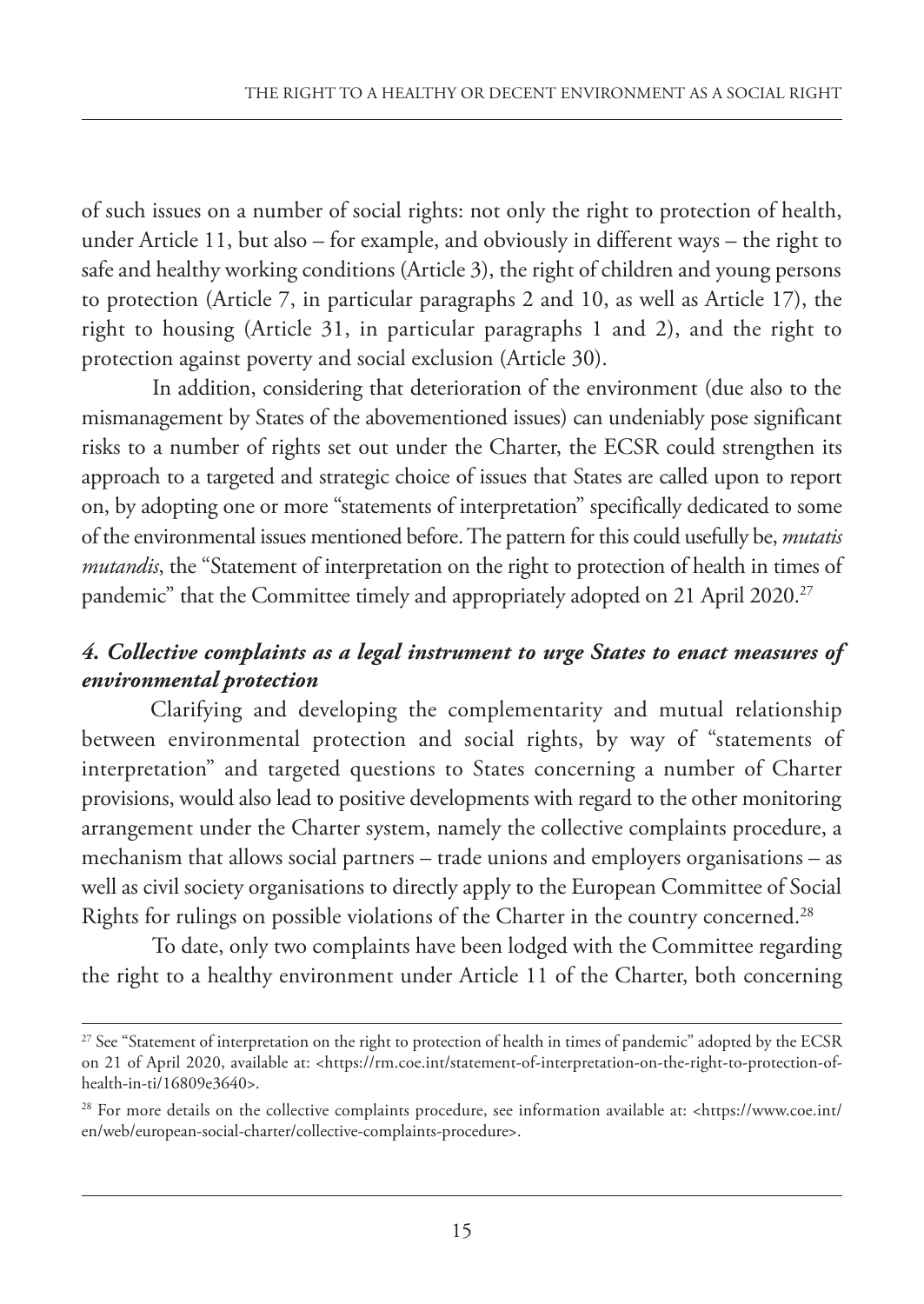Greece: *Marangopoulos Foundation for Human Rights (MFHR) v. Greece*, No. 30/2005, and *International Federation for Human Rights (FIDH) v. Greece*, No. 72/2011. The former case challenged the Greek Government's failure to take steps to protect workers and local residents from pollution caused by lignite mines,<sup>29</sup> while in the latter the complainants alleged that pollution of the water of the river Asopos was having harmful effects on local residents.30

should the eCsR develop in the next future the relationship between environmental protection and social rights within the framework of the reporting procedure and statements of interpretation, this would most likely determine a significant increase in collective complaints seeking to articulate and plead issues related to the environment and social human rights. And this, in turn, will cause the ECSR to build up an important body of case law, further clarifying the meaning, implications and actual effects of the complementarity and mutual relationship between social rights and environmental protection, with respect to many different subject matters.

However, it has to be recalled that, as regards the collective complaints procedure, only 15 countries have accepted this mechanism, up to now.<sup>31</sup> Therefore, enlarging States participation to the Additional Protocol of 1995 providing for a system of collective complaints would be really a step forward in the direction of strengthening not only, in general, the European Social Charter and the protection of social rights throughout Europe, but also – more specifically – environmental protection through the European Social Charter system. In this respect, any initiatives to facilitate the achievement of such goal would be very welcomed, and it is worth mentioning the fact that the 15 countries having accepted the collective complaints procedure have recently encouraged others to enrol themselves in the collective complaints system.<sup>32</sup>

<sup>&</sup>lt;sup>29</sup> Marangopoulos Foundation for Human Rights (MFHR) v. Greece, Complaint No. 30/2005, decision on the merits of 6 December 2006.

<sup>&</sup>lt;sup>30</sup> International Federation of Human Rights Leagues (FIDH) v. Greece, Complaint No. 72/2011, decision on the merits of 23 January 2013.

<sup>&</sup>lt;sup>31</sup> To date, the 15 States Parties to the Charter which have ratified the Additional Protocol of 1995 providing for a system of collective complaints are: Belgium, Bulgaria, Croatia, Cyprus, Czech Republic, Finland, France, Greece, Ireland, Italy, the Netherlands, Norway, Portugal, Slovenia, Sweden.

<sup>&</sup>lt;sup>32</sup> Call to ratify the Additional Protocol providing for a system of collective complaints made by the 15 States which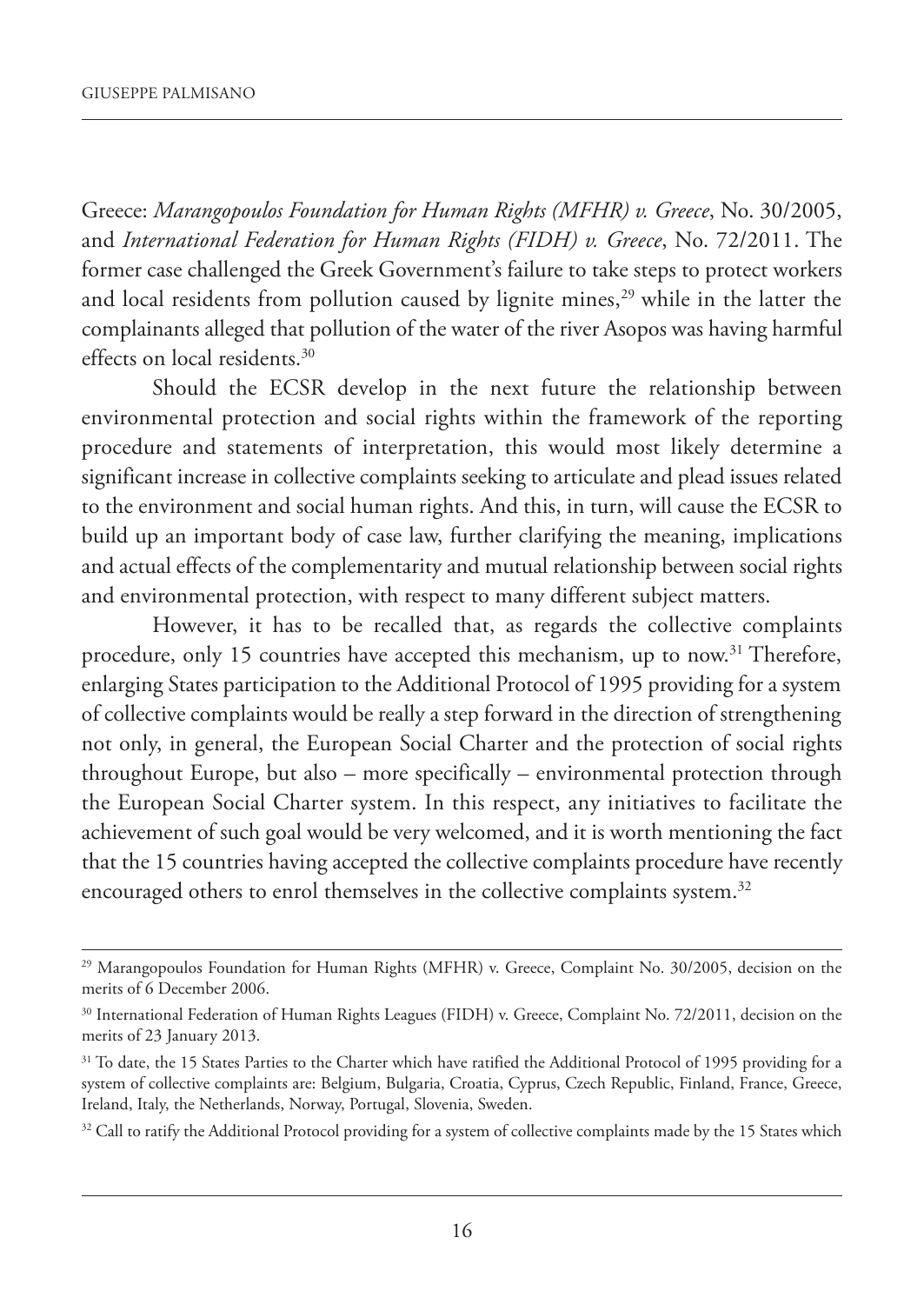### *5. Incorporating environmental issues into human rights protection by means of an additional Protocol to the ESC*

But apart from any possible and desirable developments concerning the existing system of substantial provisions and monitoring procedures provided for by the European Social Charter, another crucial step the Council of Europe and the Member States of the Organisation could take in order to respond to the challenge that environmental issues pose to human rights, is to make soon arrangements for drafting a new protocol to the Charter to explicitly incorporate environmental issues into human rights protection.

Adding to the European Social Charter one or more specific provisions recognising the right to a healthy or decent environment as a social right, and regulating the State obligations to respect, protect and fulfil such right, would have the merit not only of updating and upgrading the range of rights and social areas covered by the Charter, but also of strengthening the legal protection of the environment by solidly linking such protection to the most appropriate European human rights instrument.

As regards the first positive aspect (that is updating the range of rights and social areas covered by the esC), it is hardly necessary to recall that many other regional human rights instruments, dealing with individual and collective rights and societal issues, have already recognised the human right to a healthy environment. This is particularly the case for Article 11 of the Additional Protocol to the American Convention on Human Rights in the Area of Economic, Social and Cultural Rights (San Salvador Protocol) of 17 November 1988, which recognises that "everyone shall have the right to live in a healthy environment."<sup>33</sup> Likewise, Article 38 of the Arab Charter on Human Rights, which entered into force on 15 march 2008, recognises the right to a "healthy" environment.<sup>34</sup> Elsewhere, Article 24 of the African Charter on

have ratified it during the Expert seminar "Reinforcing social rights protection in Europe: to achieve greater unity and equality," 19 september 2019 (organised under the aegis of the French presidency of the Committee of ministers of the CoE).

<sup>&</sup>lt;sup>33</sup> See Article 11 of the Additional Protocol to the American Convention on Human Rights in the Area of Economic, Social and Cultural Rights ("Protocol of San Salvador") entered into force on 16 November 1999.

<sup>&</sup>lt;sup>34</sup> See Article 38 of the Arab Charter of Human Rights, League of Arab States, entered into force on 15 March 2008.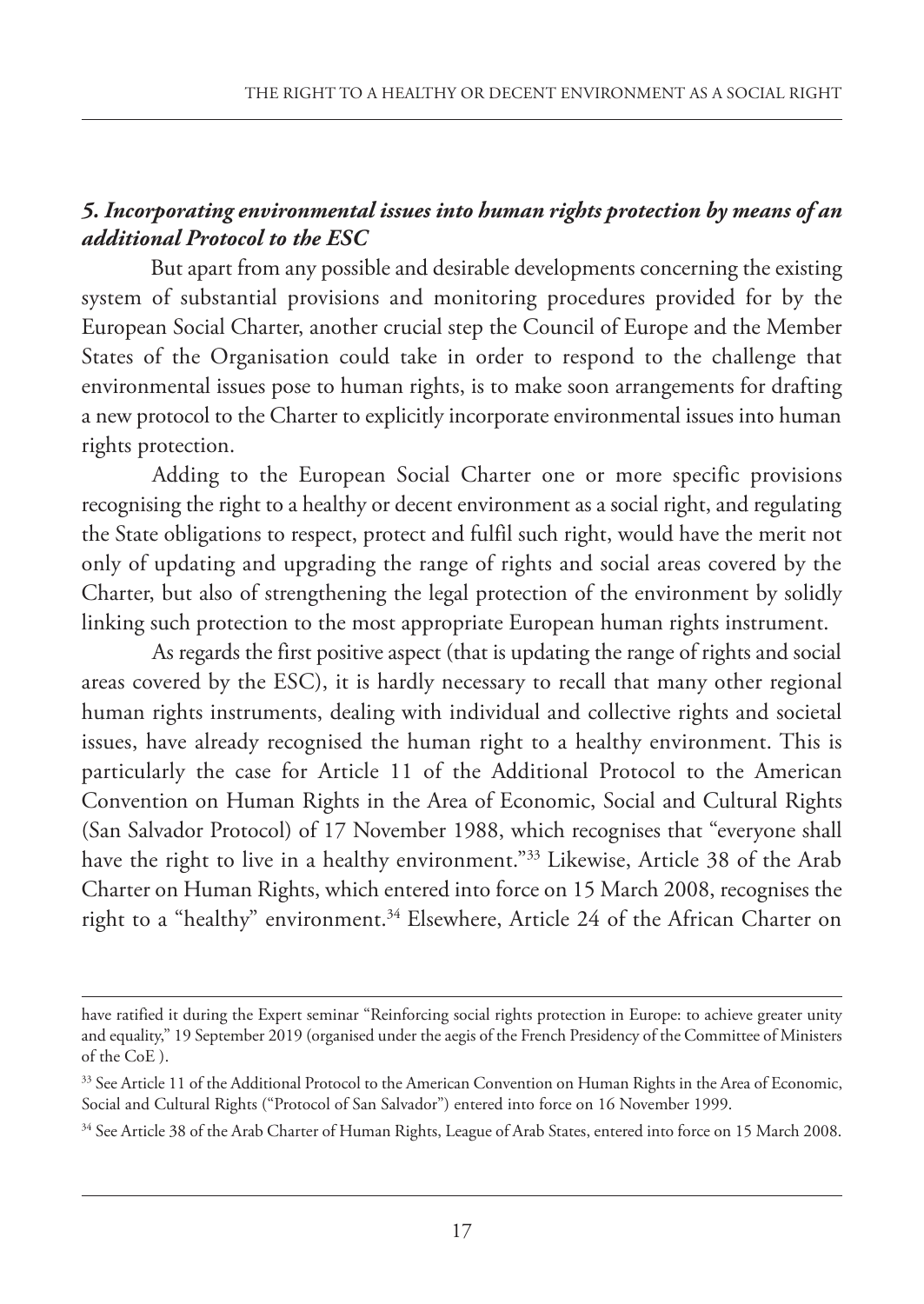Human and Peoples' Rights of 28 June 1981 states that "all peoples shall have the right to a general satisfactory environment favourable to their development,"35 making this a group right. For its part, Article 28(f) of the ASEAN Human Rights Declaration signed on 18 November 2012 proclaims the right to a "safe, clean and sustainable environment" as part of the right to an adequate standard of living.<sup>36</sup>

Adding a new "environmental article" to the Social Charter would therefore make the European human rights system more in line with other regional human rights instruments dealing with collective rights and societal issues, as well as more current and thorough, as it would be more suited to the contemporary environmental reality. Furthermore, this would also represent an almost natural development of the ESC system, since it would incorporate at the normative "legislative" level of the system the result of an evolutive jurisprudence that has already been consolidated in the last two decades within the framework and practice of the same system (in particular within the scope of application and interpretation of Article 11 of the Charter).

With respect to the other positive aspect (namely strengthening the legal protection of the environment by linking it to a human rights instrument), the fact of adding to the ESC one or more provisions on the right to a healthy (or decent) environment would clearly give environmental protection what cannot be found in the large majority of sectoral conventions on the protection of the environment and in "purely environmental" treaties. In fact, in such treaties (including those which have been adopted within the institutional framework of the Council of Europe)<sup>37</sup> there is usually no recognition of rights conferred on individuals, or groups of individuals, or associations, and there are no effective independent compliance or monitoring mechanisms. As a result, civil society and individuals, both of which play a key role in environmental protection in the international and national arena, very often cannot avail themselves of the provisions included in such treaties, and for this reason their

<sup>&</sup>lt;sup>35</sup> See Article 24 of the African Charter on Human and Peoples' Rights, entered into force on 21 October 1986.

<sup>&</sup>lt;sup>36</sup> See Article 28(f) of the ASEAN Human Rights Declaration, adopted on 18 November 2012.

<sup>&</sup>lt;sup>37</sup> Reference is made, for example, to the Convention on the Conservation of European Wildlife and Natural Habitats, Bern, 1979; the Convention on Civil liability for Damage resulting from activities Dangerous to the Environment, Lugano, 1993; or the European Landscape Convention, Florence, 2000.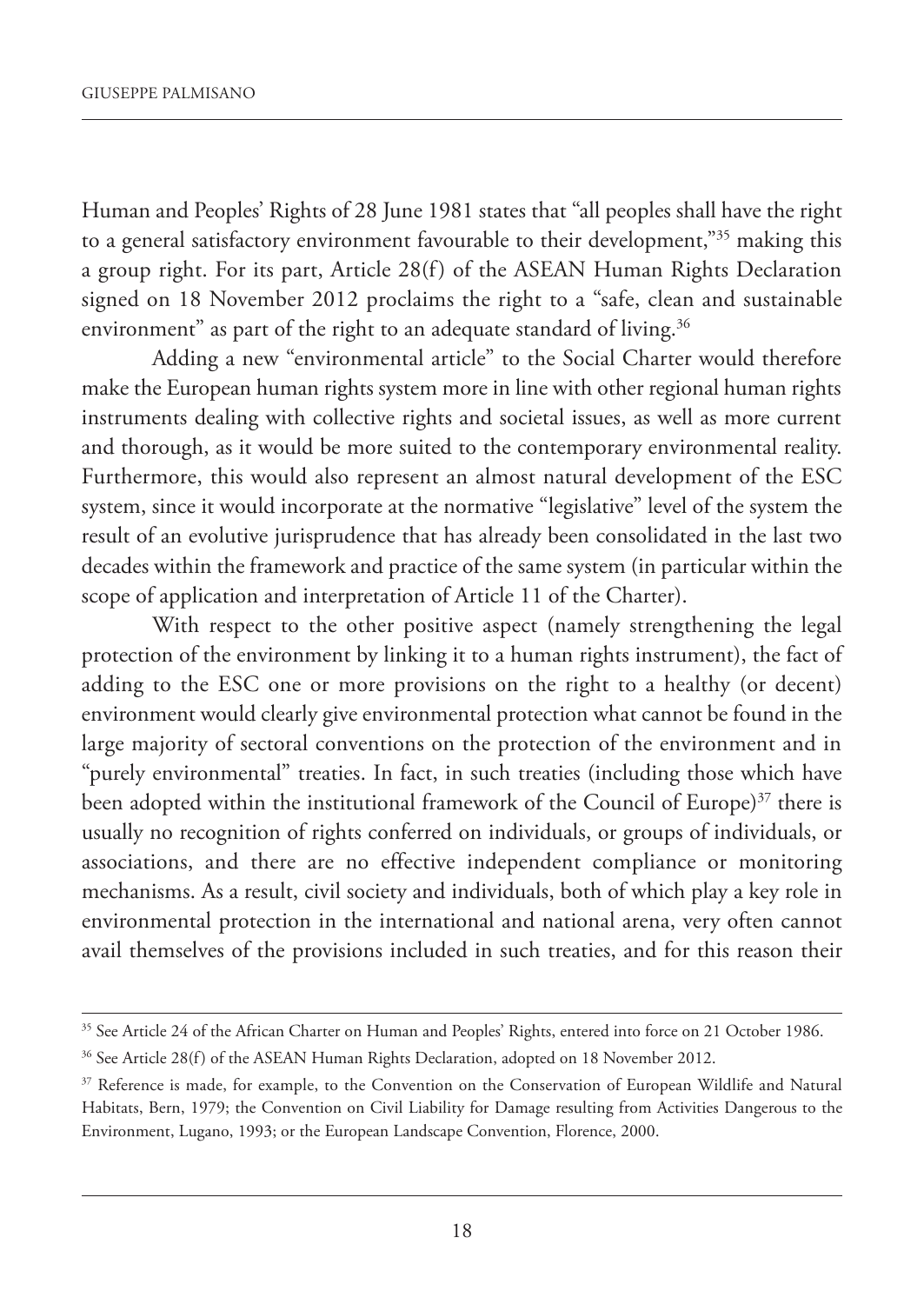implementation has proved to be extremely limited, both at the international and domestic legal level.

Conversely, including one or more provisions on the right to a healthy (or decent) environment in a human rights treaty, namely the European Social Charter, would mean providing environmental protection with a binding legal instrument which gives a role to civil society and grants the organised civil society and the world of workers the right to take legal action to make sure that European States comply with their duty to protect the environment more effectively.

### *6. The ESC, and not the European Convention of Human Rights, as the most appropriate European normative framework to protect the human right to a sustainable environment*

Moreover, both from the technical-legal and political perspective, the drafting and adoption of a new Protocol aimed at incorporating into the Charter a right to a healthy (or decent) environment would presumably pose less problems than a "brand new" human rights treaty on the right to environmental protection; in other words a treaty situating itself out of the context of any existing conventional human rights system. From the political standpoint, considering that existing environmental treaties within the framework of the Council of Europe have been ratified by far too few States, it can be assumed that an "environmental Protocol" to the ESC would get more support and ratifications than a "brand new" environmental treaty.

Not least, it is worth highlighting that the Social Charter would be the most suited Council of Europe human rights treaty system where to insert one or more provisions on the right to a healthy (or decent) environment: more suited, in particular, than the European Convention on Human Rights.

This is so for many reasons.

First of all, it is a fact that all the attempts to supplement the European Convention on Human Rights with an additional "environmental protocol" have completely failed,<sup>38</sup> and that the European Court of Human Rights has repeatedly

<sup>&</sup>lt;sup>38</sup> As it has been pointed out by Elisabeth Lambert, in her "Introductory Report to the High-Level Conference Environmental Protection and Human Rights," Strasbourg, 27 February 2020, prepared at the request of the Steering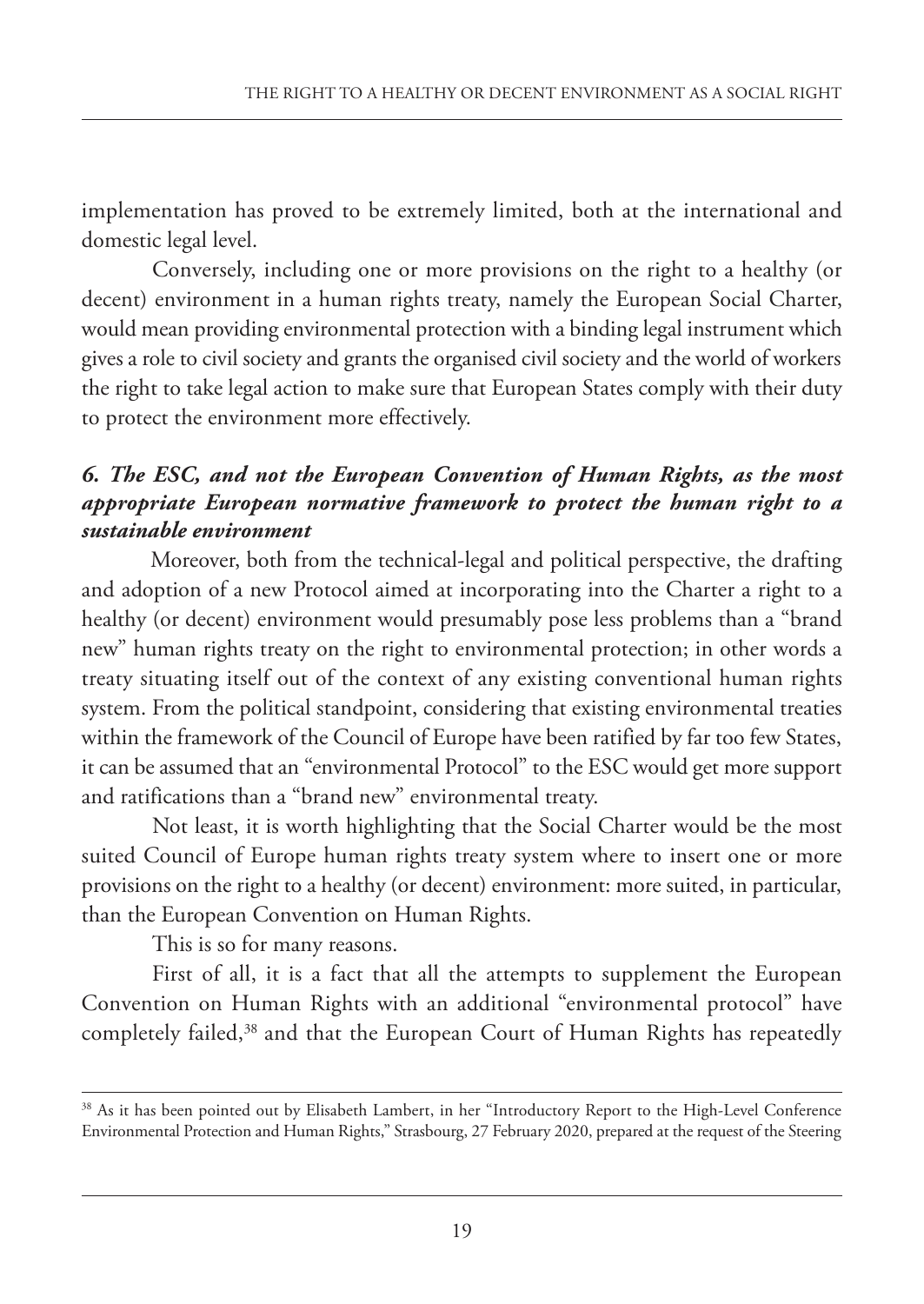refused to recognise the right to a healthy environment as an individual right implicitly enshrined in the Convention.39

second, the Convention – which focuses essentially on civil and political rights – is characterised by an individualistic conception of human rights that does not fit well with collective and so-called solidarity rights, as a large number of rights concerning societal issues and the right to protection of a healthy (or decent) environment undoubtedly are. The European Social Charter (especially in its "revised" version) is, on the contrary, perfectly suited to deal with collective and solidarity rights, as well as with environmental protection (as evidenced, *inter alia*, by the way in which Article 11 of the Charter has been interpreted and applied by the European Committee of Social Rights).<sup>40</sup>

Committee for Human Rights (CDDH), pp. 10-11: "In Recommendation 1431 (1999), for instance, the Assembly asked the Committee of Ministers to: "11.2 instruct the appropriate bodies within the Council of Europe to examine the feasibility of: […] b. drafting an amendment or an additional protocol to the european Convention on Human Rights concerning the right of individuals to a healthy and viable environment." in response, the Committee of ministers stated that "the recognition of the individual and legally enforceable nature of the human right to a healthy and viable environment meets at present certain difficulties, legal and conceptual" (Committee of ministers, Doc. 8892, Reply to Recommendation 1431 (1999) – Future action to be taken by the Council of Europe in the field of environment protection, 20 November 2000). [...] In its comments on Parliamentary Assembly Recommendation 1614 (2003), the Bureau of the Committee for the Activities of the Council of Europe in the field of Biological and landscape Diversity (Co-DBp) noted: "the Convention on Human Rights does not make any specific reference to the protection of the environment, an international concern that emerged at a stage ulterior to the coming into force of the Convention. Therefore, the European Court of Human Rights cannot deal effectively with a number of 'new generation' human rights, including the right to a sound environment." The initiative was repeated in 2009 with Recommendation 1885 (2009) entitled "Drafting an additional protocol to the European Convention on Human Rights concerning the right to a healthy environment," with the same reply from the Committee of ministers (Committee of Ministers, Reply to Recommendation 1883, Doc. 12298, "The challenges posed by climate change," 19 June 2010).

<sup>&</sup>lt;sup>39</sup> Although the European Court of Human Rights held that severe environmental degradation may give rise to violations of the right to life (article 2 of the eCHR), the right to respect for private and family life (article 8 of the ECHR) and the right to protection of property (Article 1 of Protocol 1 to the ECHR), it has noted on various occasions that the Convention does not expressly recognise the right to a healthy environment (apanasewicz v. poland, no. 6854/07, 3 may 2011, para. 94; Flamenbaum and others v. France, nos. 3675/04 and 23264/04, 13 December 2012, para. 133; lars and astrid Fägerskiöld v. sweden, decision as to admissibility, no. 37664/04, 26 February 2008; Chiş v. Romania, decision as to admissibility, no. 55396/07, 9 september 2014, para. 29; Frankowski and others v. poland, decision as to admissibility, no. 25002/09, 20 september 2011; aydin and others v. Turkey, decision, No. 40806/07, 15 May 2012, para. 24; Otgon v. the Republic of Moldova, judgment, No. 22743/07, 25 October 2016, para. 15; Fieroiu and Others v. Romania, decision, No. 65175/10, 23 May 2017, para. 18.63), which has not therefore become an autonomous right in the case-law of the Court.

<sup>&</sup>lt;sup>40</sup> See ECSR, Conclusions XXI-2 (2017) and Conclusions 2017 on Article 11.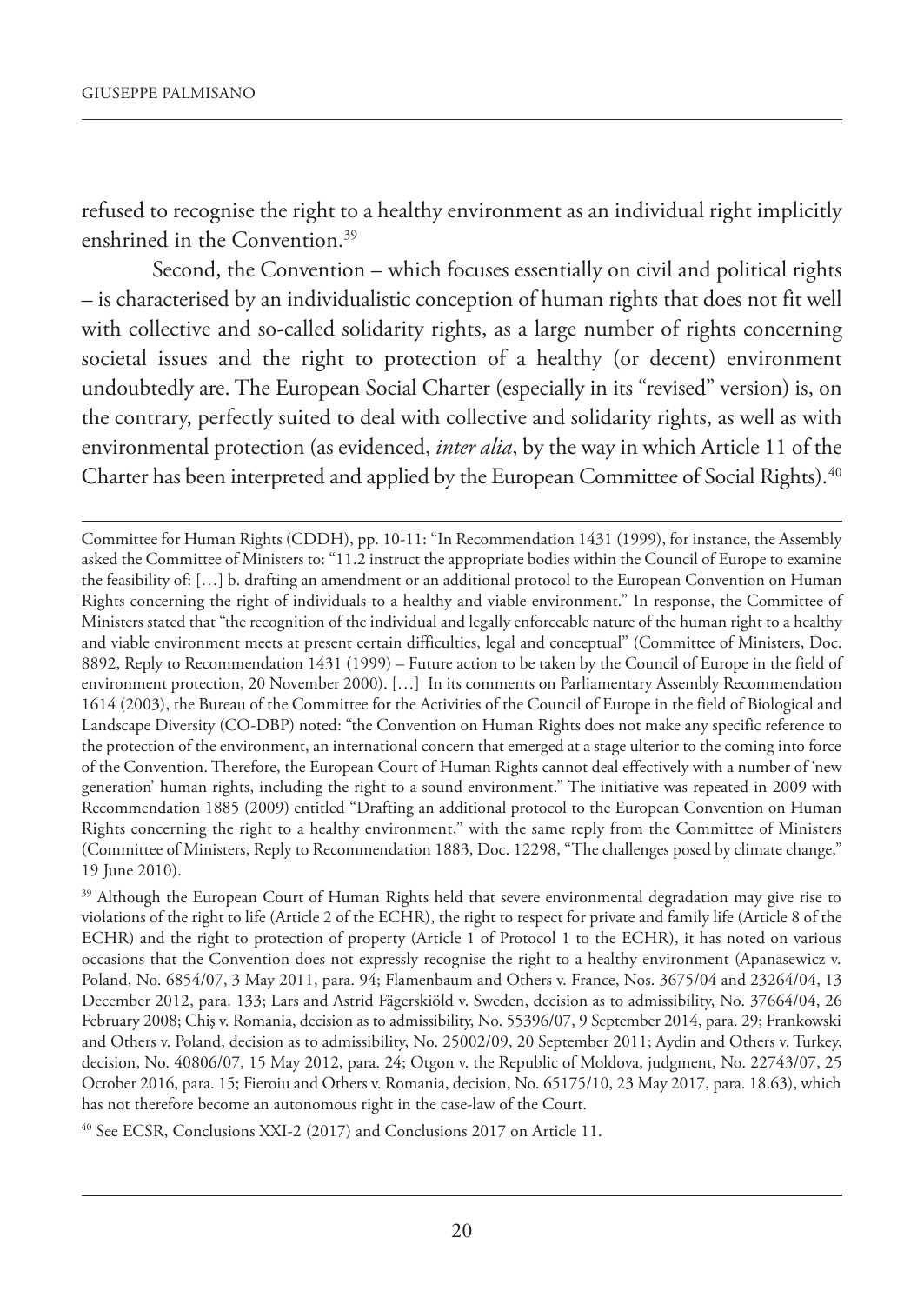In this respect it has also to be noted that the large majority of the ESC provisions are drawn up in terms of positive legal obligations of states to take measures or elaborate and implement policies, $41$  rather than in terms of subjective rights of individuals, which is particularly suitable for possible human rights provisions concerning environmental protection.

Third, unlike the ECHR system  $-$  which is distinguished by a judicial mechanism devised and well-organised to handle individual cases of human rights violation, as well as to restore the rights and situation, and satisfy individual interests of victims of specific violations (most of the time by means of a pecuniary compensation) –, the esC system provides two mechanisms: the reporting procedure and the collective complaints procedure. Such mechanisms are much better suited to monitoring State compliance with obligations concerning areas relating to collective human interests and shared damage, like social rights and, even more, environmental protection. This is particularly true for the collective complaints mechanism: in fact, the purpose of such procedure is precisely to obtain the legal assessment not of an individual case, but rather of alleged violations characterized by elements of "collective importance" for many subjects. For this reason, it allows NGOs (including "environmental" NGOs) and social partners to bring claims<sup>42</sup> without requiring neither standing as victims nor previous exhaustion of domestic remedies.

## *7. Possible structure and contents of new environmental provisions to be incorporated into the ESC system*

Incorporating into the ESC system, by means of an additional Protocol, one or more provisions specifically concerning environmental protection obviously requires identifying the object and contents of such provisions, as well as harmonising them with the typical features of the other substantial provisions of the Charter.

With a view to meeting both such requirements, it is necessary to consider not only the right to a healthy environment as it has been spelled out by the ECSR in its

<sup>&</sup>lt;sup>41</sup> See for example the content of Charter's provisions such as Articles 3, 11, 16, 17, 30 and 31.

<sup>&</sup>lt;sup>42</sup> See information on who is entitled to lodge complaints and requirements to be fulfilled by NGOs and social partners, available at: <https://www.coe.int/en/web/european-social-charter/collective-complaints-procedure1>.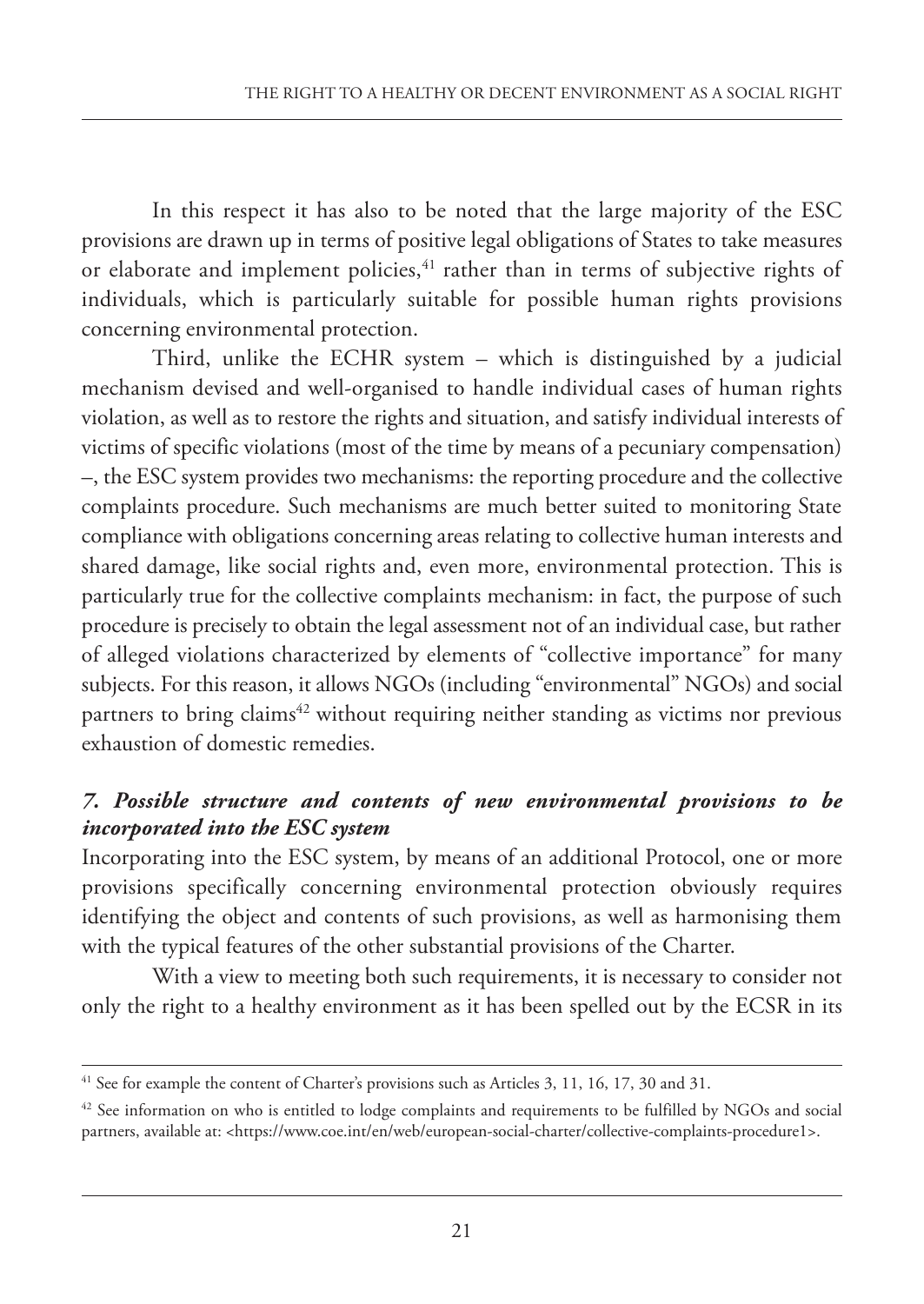interpretation and application of Article 11 of the Charter, but also a number of other elements. such elements include *inter alia*: the definition and regulation of the right to a healthy (or decent) environment in other human rights treaties (in particular treaties covering the area of social and economic rights); the recognition of such right as a fundamental right in national constitutions; the jurisprudence of international courts, monitoring bodies and constitutional courts concerning such right; the recognition and regulation of the human right to a healthy (or decent) environment in sectoral conventional systems (and other international legal instruments) on the environment; the most authoritative studies of the last twenty years concerning cases involving the intersection between human rights and the environment.

It is hardly possible to make here an in-depth analysis, or even an overview, of all such elements. However, some preliminary ideas may perhaps be tentatively drawn from them.

First, as regards the name of the right and title of the provision(s) to be incorporated into the Charter, even though the ECSR understandably referred to the "right to a healthy environment» in considering this as a part of the right to protection of health under Article 11 of the Charter, it would be probably more appropriate to use a wider and more "ecological" expression, such as – for example – the "right to a decent environment," or the "right to live in a healthy, sustainable and decent environment."43 such expressions would indeed make clear that the purpose of the provision is not only protecting against any environmental damage which is likely to affect human health, but also legally ensuring that protection against any environmental degradation is essential to the preservation of human well-being and dignity, also for future generations.

<sup>&</sup>lt;sup>43</sup> As it has been noted by E. LAMBERT, in the "Introductory Report to the High-Level Conference Environmental protection and Human Rights," cit. *supra* footnote 37, p. 16: "The right to a 'decent' environment adopted by the Committee of Ministers in 2004 [Committee of Ministers, Doc. 10041, 'Environment and human rights,' 24 January 2004] was a formulation already used by the OECD since 1984. A 'decent' environment means understanding the link between fundamental rights, our environment and sustainable development, and it also covers protection of the natural environment in line with today's ecological outlook. in its celebrated advisory opinion of 2017, the interamerican Court of Human Rights held that this right protected the components of the natural environment, such as forests, rivers and other natural elements [inter-american Court of Human Rights, advisory opinion, oC-23/17, 15 november 2017, para. 62]."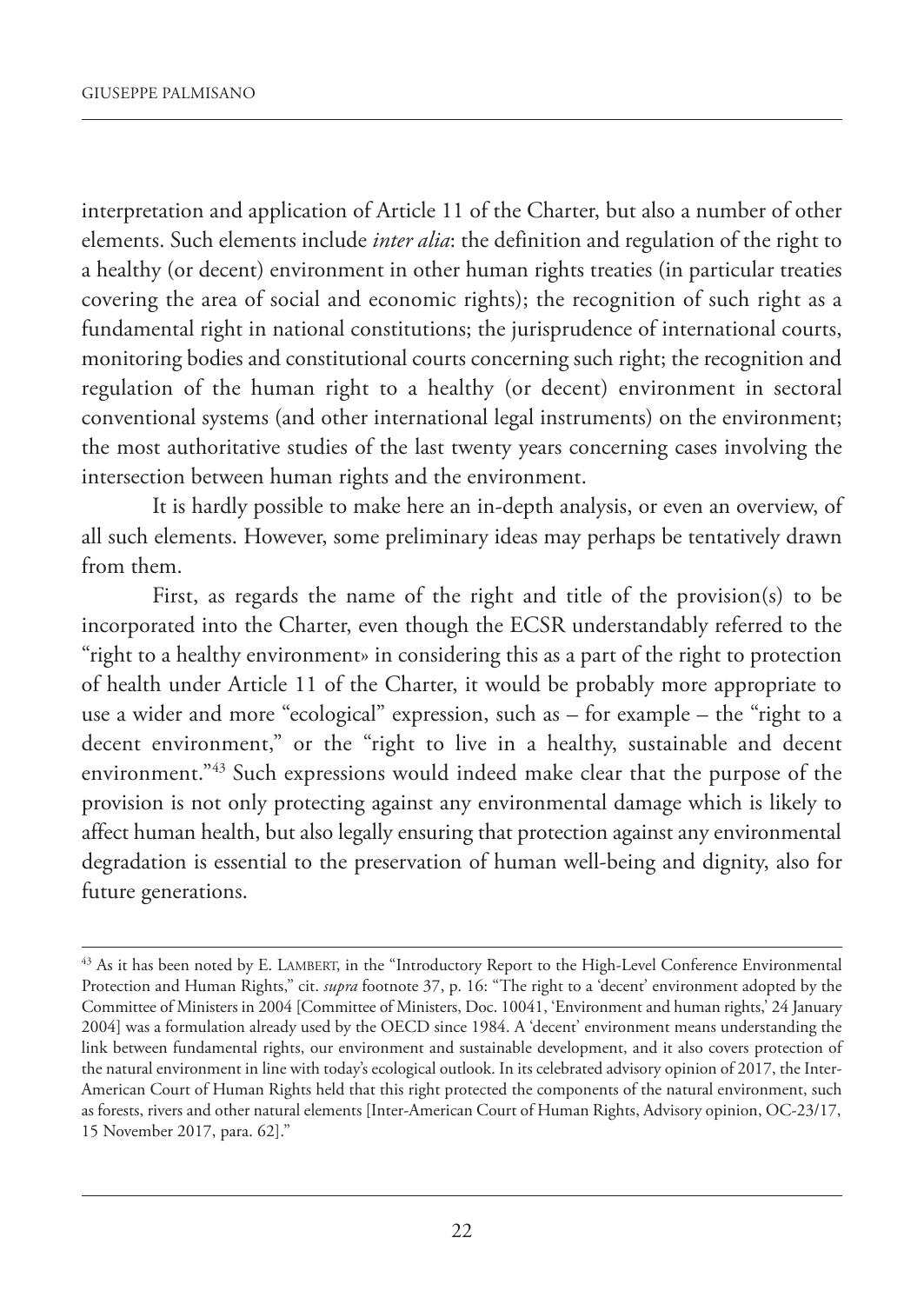Therefore, along the lines of all substantive articles of the ESC, the opening narrative of a new "environmental provision" could be the following: "With a view to ensuring the [effective] exercise of the right to live in a healthy, sustainable and decent environment [or, the right to a decent environment], the Parties undertake: [...]."

moving to the potential object of the various legal engagements to be undertaken by the states parties, under a new "environmental article," some basic elements could be the following:

– Recognising in national domestic legal orders the right to live in a healthy, decent and sustainable environment.

– Taking measures, within the framework of an overall and coordinated approach, aimed at preserving the quality and integrity of the environment, and ensuring that future generations are not exposed to pollution or environmental conditions which may endanger their health or their existence itself.

– such measures should relate to a number of fields, such as living in a pollution-free environment, access to clean water and adequate sanitation, healthy biodiversity and ecosystems, safe climate, ecological productive activities, energy production; and they should include: monitoring air and water quality and impacts on human health, assessing sources of air and water pollution, establishing environment quality legislation, regulations, standards and policies; developing action plans at the national and local levels; implementing such action plans and enforcing the standards; evaluating progress and, if necessary, strengthening the plans to ensure that the standards are met.

– Ensuring that enterprises and business activities introduce a system of environmental management covering environmental impacts, and ensuring the effective enforcement of the environmental standards against private actors (including redressing violations of the standards by private actors, as well as compensating the victims of environmental damage caused by national and multinational enterprises).

– Ensuring that information concerning environmental issues that is held by public authorities is widely and effectively available.